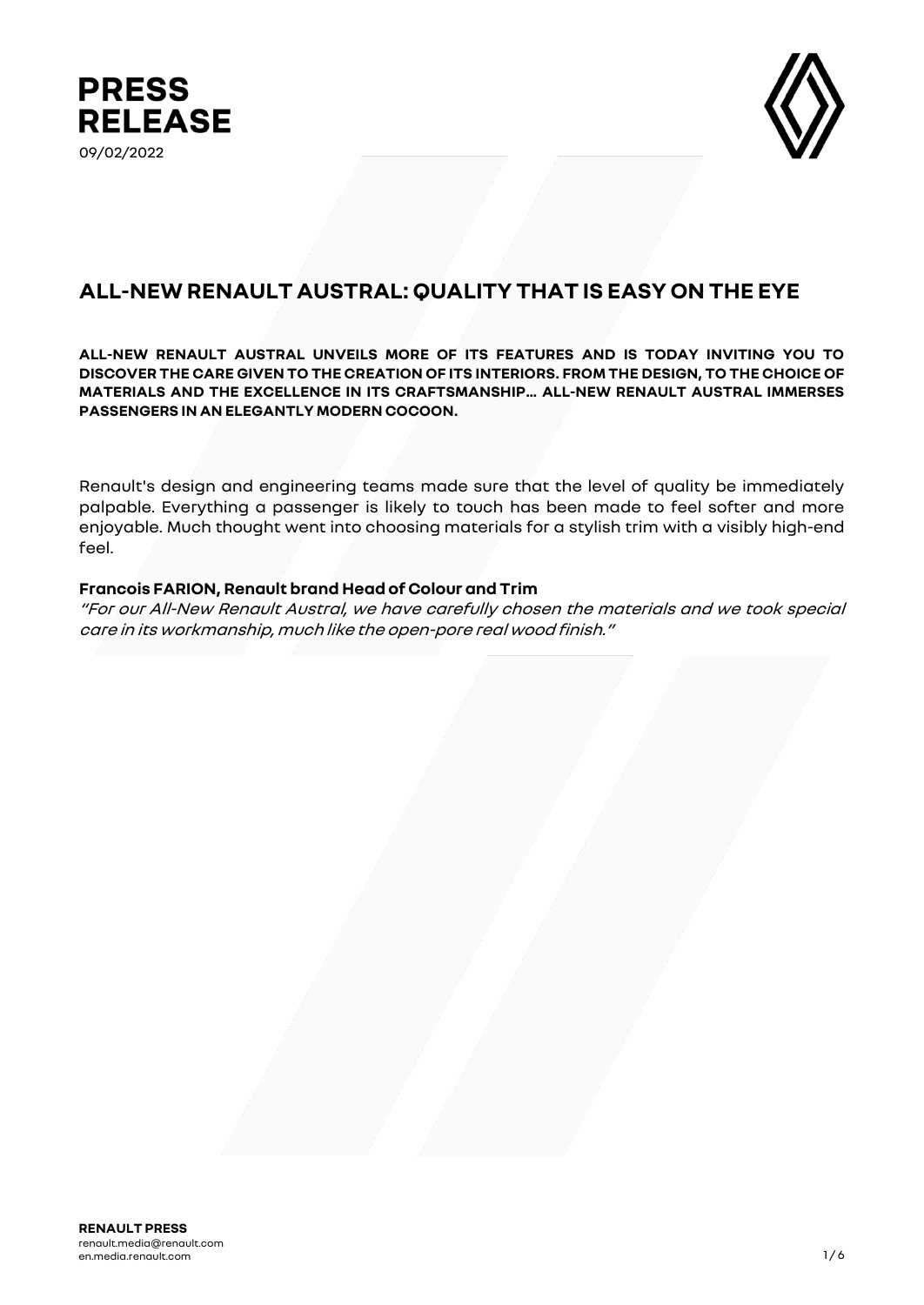

#### **AN ELEGANTLY TIERED DASHBOARD**

In the upper section, the dashboard cover has been removed and the dash is covered with a matt finish and padded cover, very soft to the touch. The light strip extends through to the door panels, thereby enhancing the overall visual appeal. Fine quality materials, such as real wood treated according to the japonese technique maki-e, elevate the interior design. This cabinetmaking technique highlights the natural grain by using a cloth to apply several layers of metallic pigments to the wood. The technique helps maintain the feel of the timber's grain and texture. Lastly, an elegant satin chrome trim delicately wraps around the horizontal grid of the air vent.



**RENAULT PRESS** renault.media@renault.com en.media.renault.com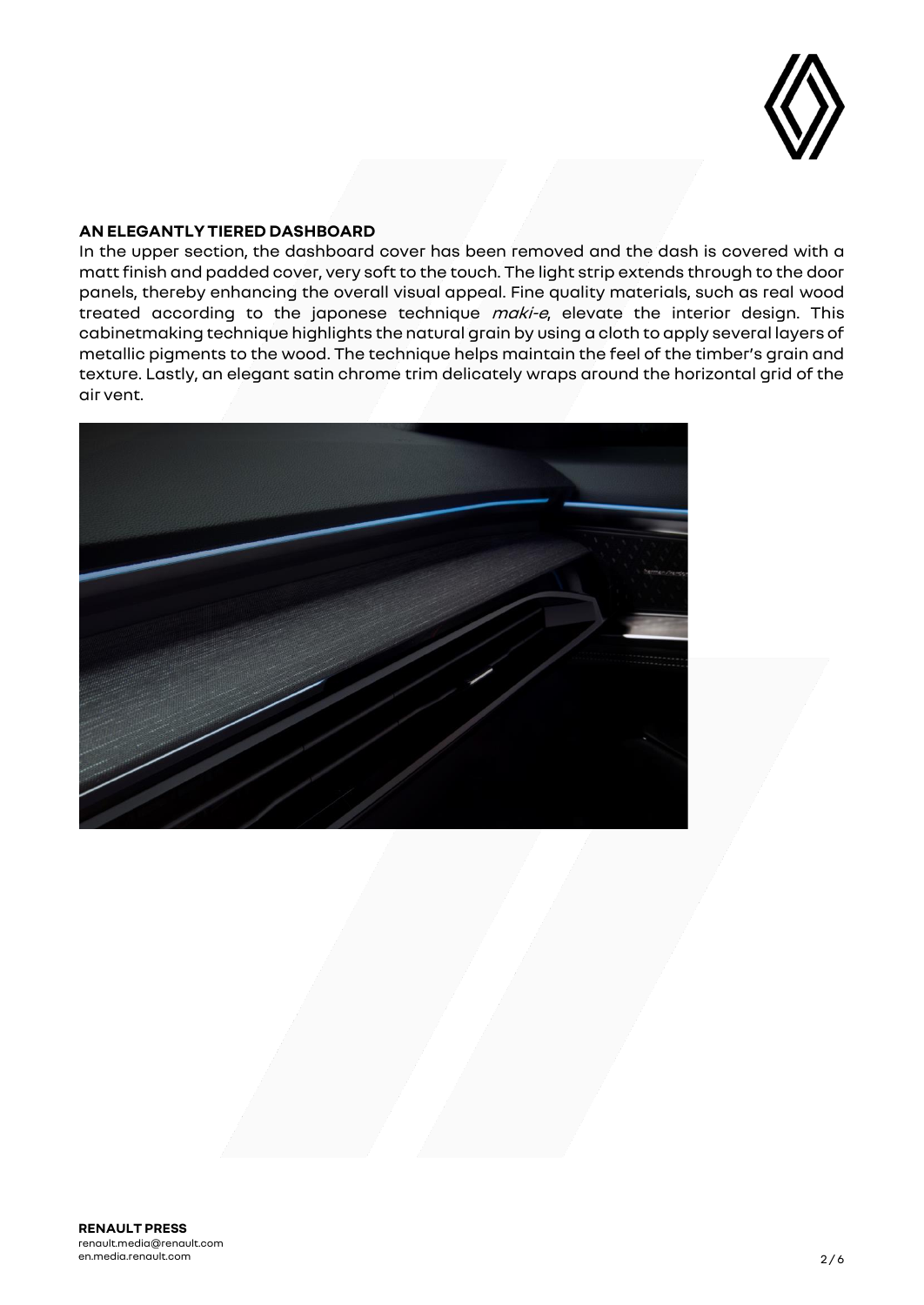

## **FOAMED DOOR PANELS AND WELL-CARED-FOR SEATS**

As an extension of the dashboard, the front and rear door panels are foamed at the top. They have the same decorations and finishes for even more refinement, regardless of the occupants' seat.

The seat covers subtly lighten from black to light gray in the Techno version, combined with fine-grained synthetic cover, brings an undeniable touch of elegance.

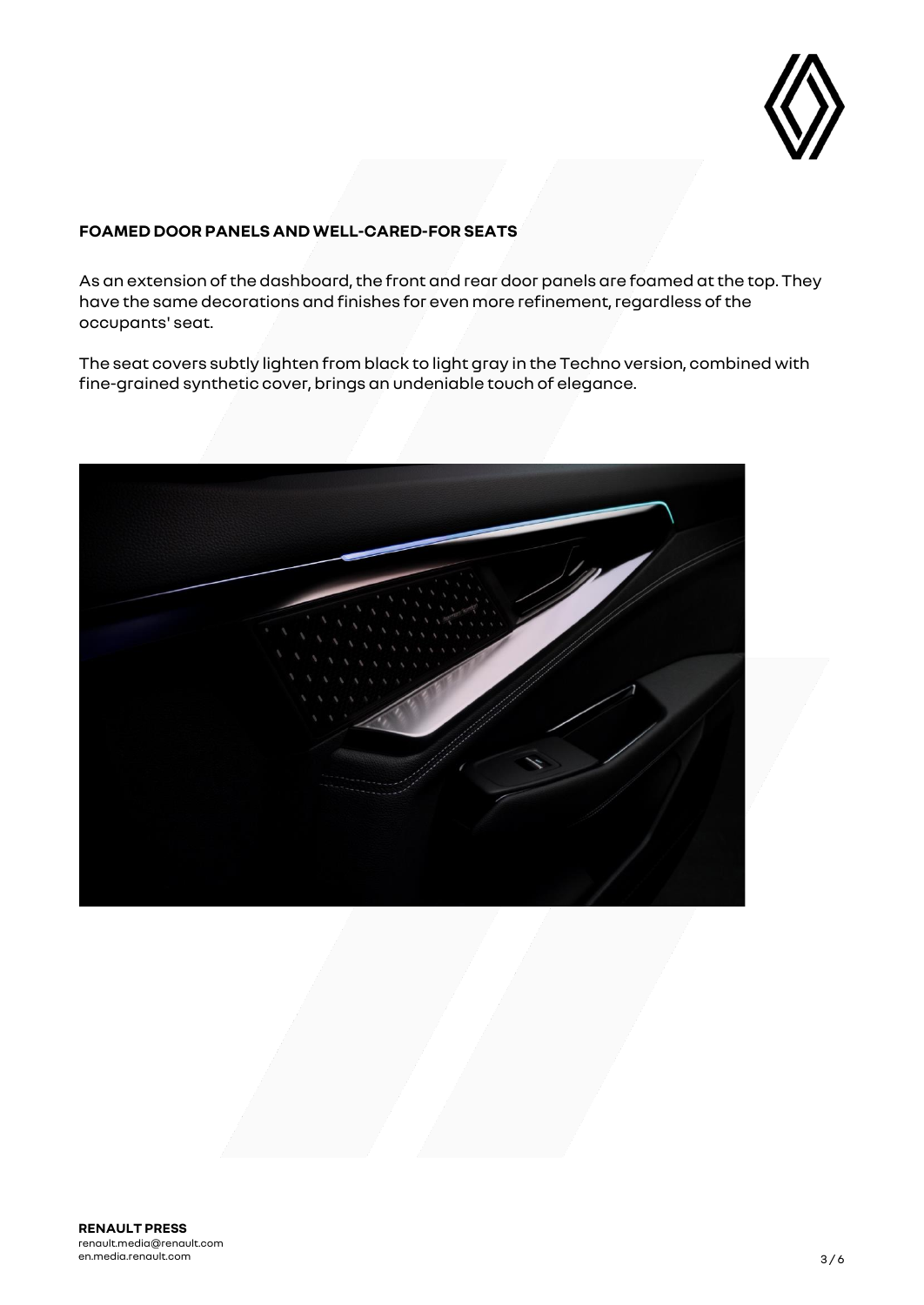

#### **SMART HAND REST**

The centre console *grand confort* incorporates a hand rest with a satin chrome trim on a finely grained cover that is pleasant to the touch. Inspired by the worlds of aeroplanes and fine watchmaking, the design is one that evokes precision craftsmanship. When sliding it backwards or forwards, it gives off a mechanical clicking sound similar to that of the dial on a safe – yet another example of the close attention paid to every detail.

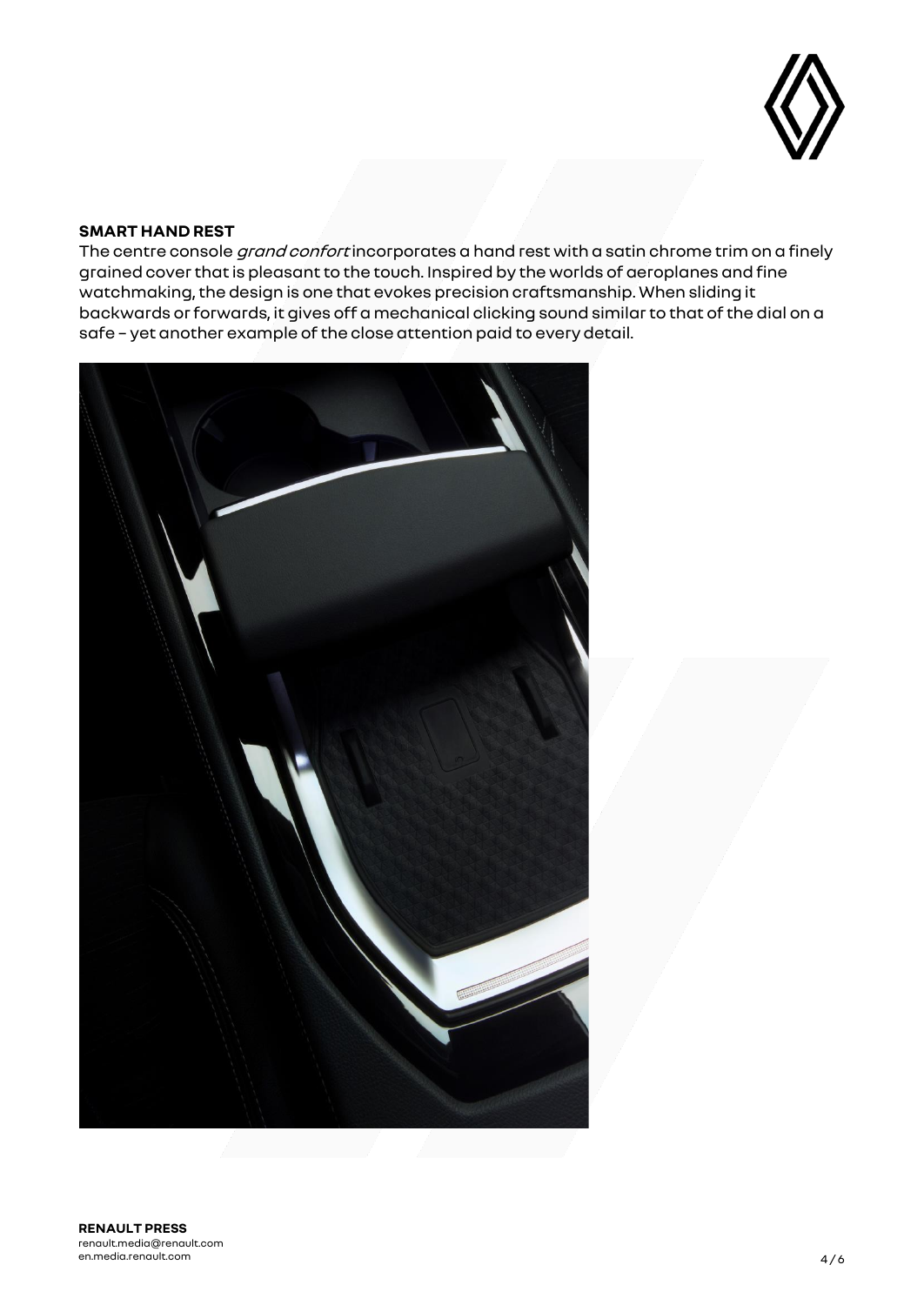

**RENAULT PRESS** renault.media@renault.com en.media.renault.com